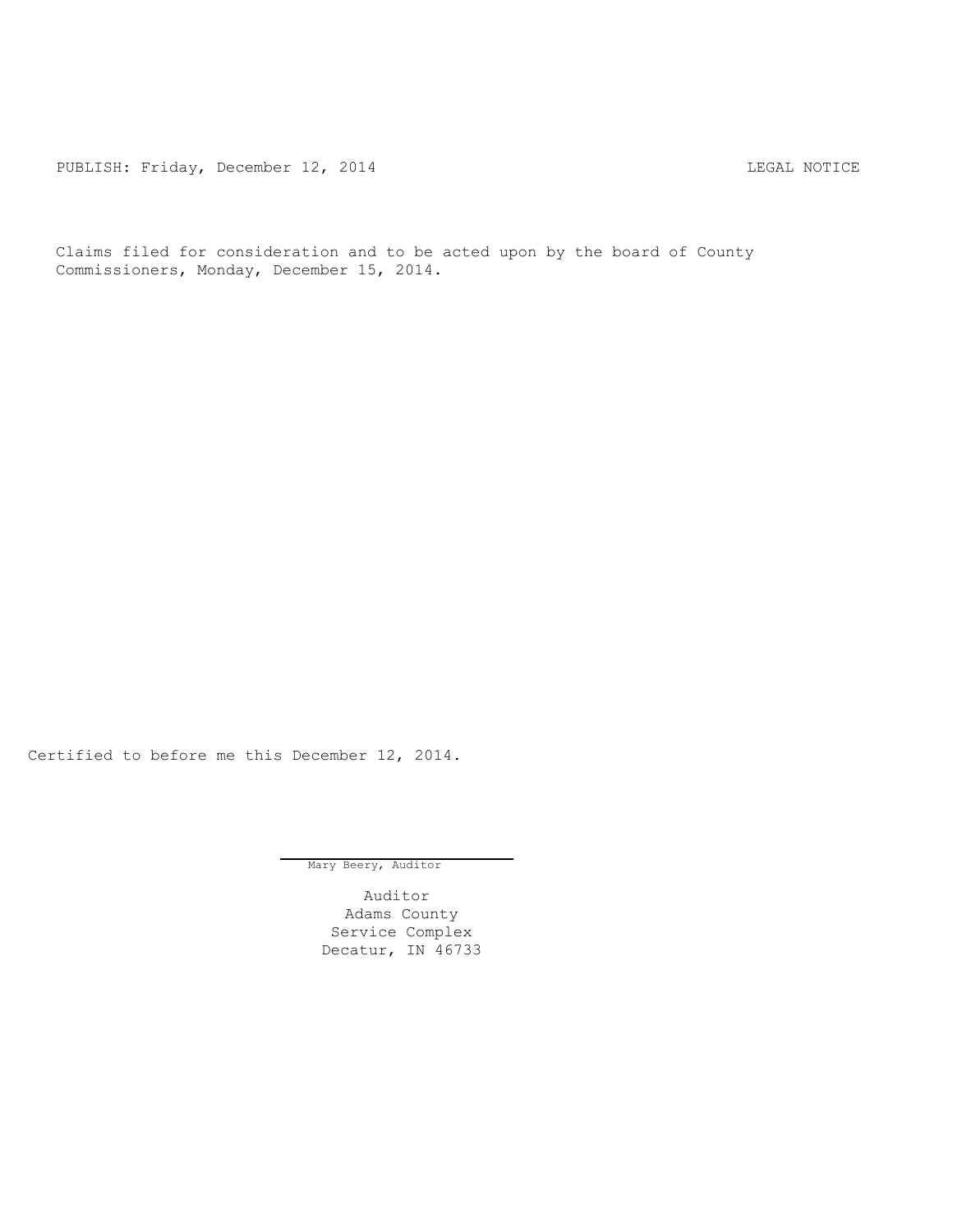

## **Claims Docket for Newspaper Adams County, Indiana**

## For Period: **11/18/2014** to **12/1/2014**

Date Claims to be Paid: **12/15/2014**

*313 W. Jefferson St. Decatur, IN 46733 (219) 724-2600*

| <b>Vendor</b>                            | <b>Amount</b> | <b>Vendor</b>                     | <b>Amount</b> |
|------------------------------------------|---------------|-----------------------------------|---------------|
| Adams County Economic Development Corp   | 53,058.50     | Adams Memorial Hospital           | 31,990.53     |
| Indiana Michigan Power                   | 234.21        | Arnold Lumber Co., Inc.           | 150.09        |
| Baker And Sons Plumbing &                | 106.40        | Berne Ready Mix                   | 1,599.70      |
| Suburban Propane LP                      | 279.50        | Brateman's, Inc.                  | 79.97         |
| <b>BSN</b> Sports Inc                    | 492.40        | Butler, Fairman, & Seufer         | 8,430.00      |
| <b>Charles Bowers</b>                    | 2,333.33      | Chet's Pest Control               | 90.00         |
| Cintas Location #338                     | 54.35         | City Of Decatur                   | 2,555.16      |
| Decatur True Value                       | 4.98          | <b>Complete Printing Service</b>  | 831.00        |
| David L. Sommer                          | 50.00         | Decatur Chamber Of Commerce       | 25.00         |
| Decatur Daily Democrat                   | 36.89         | Decatur Postmaster                | 204.00        |
| Decatur Tire Center                      | 793.56        | MAXIMUS Consulting Services, Inc. | 1,950.00      |
| Douglas L. Bauman                        | 85.00         | Downing & Glancy Funeral Home     | 1,100.00      |
| Erie Haven                               | 1,791.10      | Gordon Food Service               | 2,887.94      |
| Graber Insurance, Inc.                   | 710.00        | Graybar                           | 229.07        |
| Harvey's Tool Service                    | 459.11        | Hilty Engine Service              | 67.00         |
| I.C.O. Training Fund                     | 12.00         | Indiana State Police              | 116.00        |
| <b>Innovative Concepts</b>               | 12.75         | J & K Communications, Inc.        | 7,603.30      |
| Jan Smith                                | 20.00         | The Janitors Supply Company, Inc. | 202.80        |
| Joe Spaulding                            | 293.04        | Kiess Electric                    | 50.00         |
| Mind's Eye Graphics                      | 7.95          | Nipsco                            | 1,513.94      |
| Office Concepts, Inc.                    | 150.00        | Park Center, Inc.                 | 242.00        |
| Portland Motor Parts, Inc                | 340.67        | Professional Software Cor         | 35.00         |
| Ronnie L. Smitley                        | 100.00        | Roto-Rooter                       | 200.00        |
| Teryl R. Smith                           | 292.54        | Print Shop                        | 495.94        |
| Treasurer of Adams County                | 2,606.60      | Two Brothers Restaurant           | 65.38         |
| Witham Toxicology Laboratory             | 704.00        | Zwick And Jahn Funeral Home       | 100.00        |
| Adams County Automotive Supply, Inc.     | 145.60        | Rudd Equipment                    | 151.54        |
| Paul Norr                                | 23.00         | Mary Baker                        | 50.00         |
| Duane Moser                              | 2,547.00      | Jay County REMC                   | 157.70        |
| Rekeweg, Shane                           | 20.00         | Myers Floor Covering & Furniture  | 2,030.19      |
| Waste Management                         | 308.64        | B Secure Alarm Systems, Inc.      | 459.75        |
| Bixler Insurance, Inc.                   | 75.00         | Mary Beery                        | 102.07        |
| Tri County Excavating                    | 16,727.86     | Phyllis Hebble                    | 275.00        |
| Summit City Reporting, Inc.              | 466.86        | Deatra M. Peterson                | 85.20         |
| W. A. Jones And Son                      | 452.58        | Indiana Farm Bureau               | 33.50         |
| Michael M. Mahan                         | 20.00         | Chad W. Sprunger                  | 1,098.65      |
| Zurcher's Best-One Tire & Auto Care, Inc | 18.00         | Tom Magnan/Special Needs          | 173.44        |
| Kristina Nichols                         | 72.51         | Arthur J. Booth                   | 20.00         |
| Geraldine Sudduth                        | 216.04        | West End Restaurant               | 59.17         |
| Indiana County Treasurers' Association   | 246.98        | Alcopro                           | 596.00        |
| <b>Andrews Plumbing</b>                  | 561.63        | Harvest Land Co-op                | 719.75        |
| Wal-Mart                                 | 474.41        | Advanced Imaging Solutions, Inc.  | 41.65         |
| Marie Nussbaum                           | 600.00        | Impac                             | 540.13        |
| Beth A. Webber                           | 2,428.00      | Leslie W. Marckel                 | 20.00         |
| <b>Adams County Sheriff's Department</b> | 136.00        | Allen County Auditor              | 206.76        |
| Professional Food Equipment & Service    | 583.20        | Jenny Karner                      | 275.00        |
| Kim A. Fruechte                          | 20.00         | Troyer's Market LLC               | 3,344.47      |
| S & S Worldwide, Inc.                    | 111.66        | Kendall Electric, Inc.            | 207.97        |